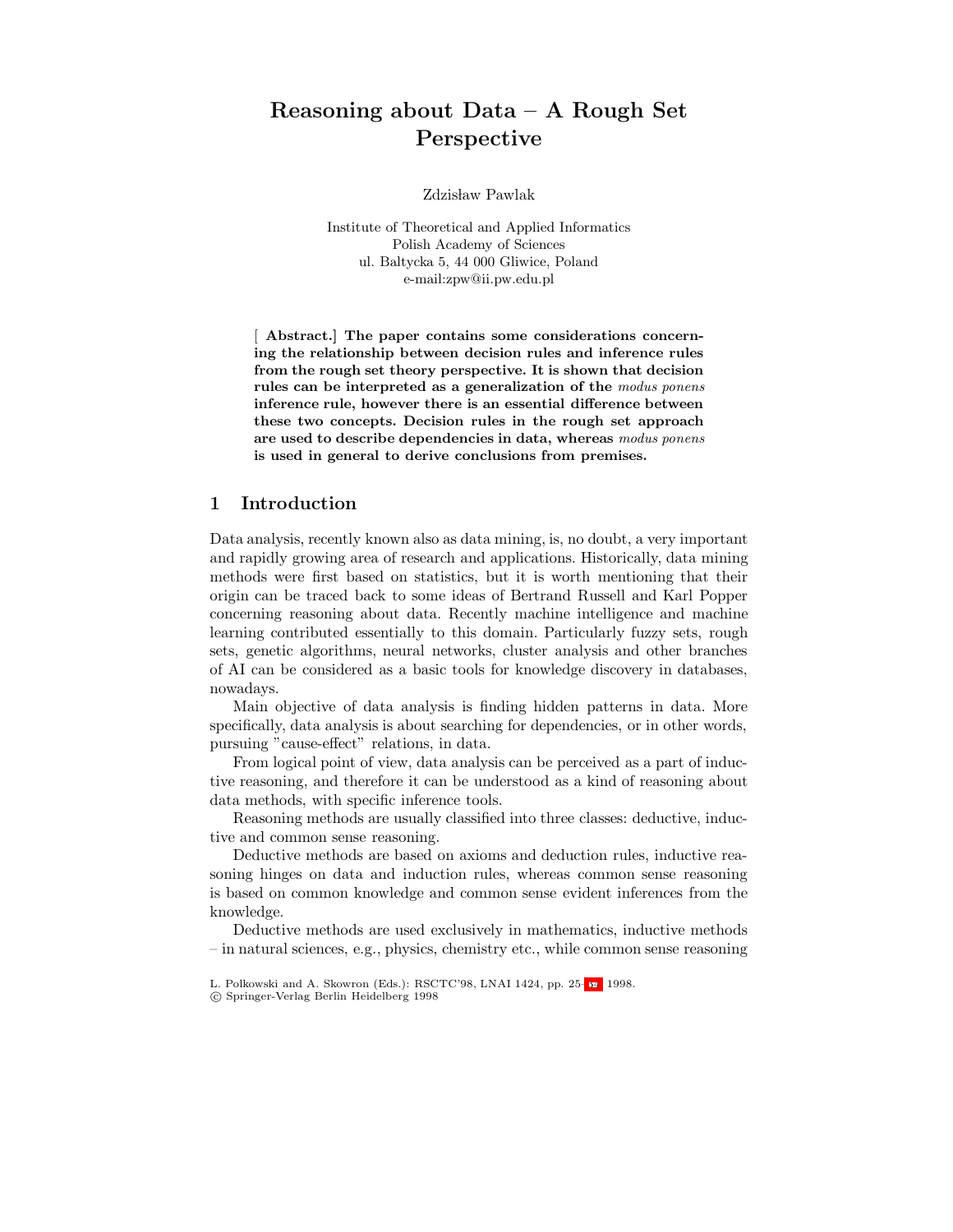is used in human sciences, e.g., politics, medicine, economy, etc. but mainly this method is used almost everywhere in every day life debates, discussions and polemics.

This paper shows that the rough set approach to data analysis bridges somehow the deductive and inductive approach in reasoning about data. The rough set reasoning is also, to some extent, related to common sense reasoning.

Rough set theory gave rise to extensive research in deductive logic, and various logical systems, called rough logics, have been proposed and investigated (see e.g.,  $[3, 6, 7, 10, 11, 18, 20, 23]$ ). However, the basic idea of rough set based reasoning about data is rather of inductive than deductive character. Particularly interesting in this context is the relationship between an implication in deductive logic and a decision rule in the rough set approach.

In deductive logic basic rule of inference, modus ponens (MP) is based on implication, which can be seen as counterpart of a decision rule in decision rule based methods of data analysis. Although formally decision rules used in the rough set approach are similar to MP rule of inference, they play different role to that of MP inference rule in logical reasoning. Deduction rules are used to derive true consequences from true premises (axioms), whereas decision rules are description of total or partial dependencies in databases. Besides, in inductive reasoning optimization of decision rules is of essential importance, but in deductive logic we don't need to care about optimization of implications used in reasoning. Hence, implications and decision rules, although formally similar, are totally different concepts and play various roles in both kinds of reasoning methods. Moreover decision rules can be also understood as exact or approximate description of decisions in terms of conditions.

It is also interesting to note a relationship between rough set based reasoning and common sense reasoning methods. Common sense reasoning usually starts from common knowledge shared by domain experts. In the rough set based reasoning the common knowledge is not assumed but derived from data about the domain of interest. Thus the rough set approach can be also seen as a new approach to (common) knowledge acquisition. Also the common rules of inference can be understood in our approach as data explanation methods. Note, that qualitative reasoning, part of common sense reasoning, can be also explained in the rough set philosophy.

Summing up, rough set based reasoning has an overlap with deductive, inductive and common sense reasoning, however it has its own specific features and can be considered in its own right.

# **2 Data, Information Systems and Decision Tables**

Starting point of rough set theory is a set of data (information) about some objects of interest. Data are usually organized in a form of a table called information system or information table.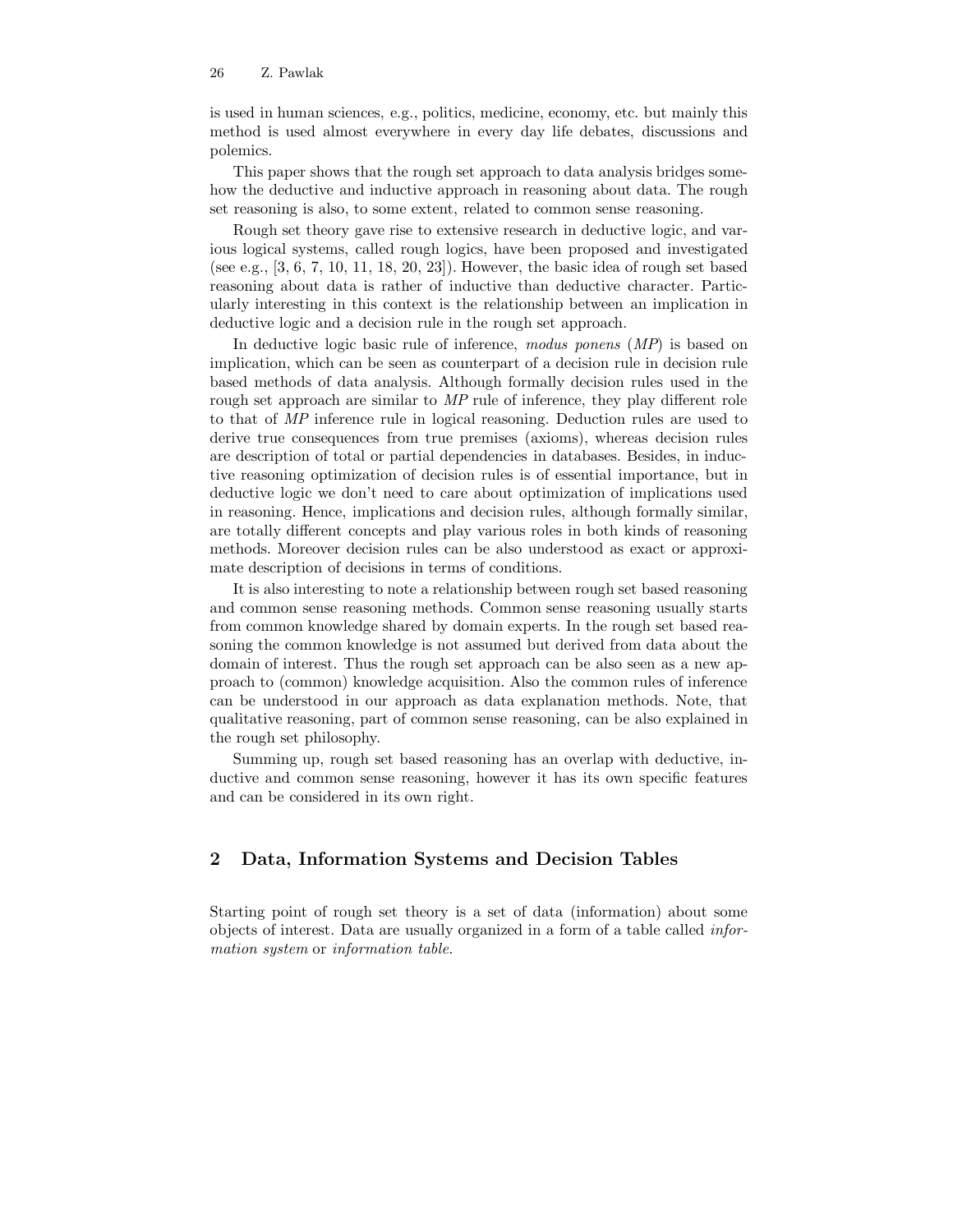A very simple, fictitious example of an information table is shown in Table 1. The table describes six cars in terms of their (attributes) features such as fuel consumption  $(F)$ , perceived quality  $(Q)$ , selling price  $(P)$  and marketability  $(M)$ .

| F         | $\omega$ | P | M                                                                                                                                 |
|-----------|----------|---|-----------------------------------------------------------------------------------------------------------------------------------|
|           |          |   |                                                                                                                                   |
|           |          |   |                                                                                                                                   |
|           |          |   |                                                                                                                                   |
|           |          |   |                                                                                                                                   |
| $v.$ high |          |   |                                                                                                                                   |
|           |          |   |                                                                                                                                   |
|           |          |   | high fair med. poor<br>v. high good med. poor<br>high good low poor<br>med. fair med. good<br>fair low poor<br>high good low good |

**Table 1.** An example of information system

Our main problem can be characterized as determining the nature of the relationship between selected features of the cars and their marketability. In particular, we would like to identify the main factors affecting the market acceptance of the cars.

Information systems with distinguished decision and condition attributes are called decision tables.

Each row of a decision table determines a decision rule, which specifies decisions (actions) that should be taken when conditions pointed out by condition attributes are satisfied. For example in Table 1 the condition  $(F, high)$ ,  $(Q, fair)$ ,  $(P,med)$  determines uniquely the decision  $(M,poor)$ . Decision rules 3) and 6) in Table 1 have the same conditions but different decisions. Such rules are called inconsistent (nondeterministic, conflicting, possible); otherwise the rules are referred to as consistent (certain, deterministic, nonconflicting, sure). Decision tables containing inconsistent decision rules are called inconsistent (nondeterministic, etc); otherwise the table is *consistent* (*deterministic, etc*).

The number of consistent rules to all rules in a decision table can be used as consistency factor of the decision table, and will be denoted by  $\gamma(C, D)$ , where C and D are condition and decision attributes respectively. Thus if  $\gamma(C, D) < 1$  the decision table is consistent and if  $\gamma(C, D) \neq 1$  the decision table is inconsistent. For example for Table 1  $\gamma(C, D) = 4/6$ .

In what follows information systems will be denoted by  $S = (U, A)$ , where U – is universe, A is a set of attributes, such that for every  $x \in U$  and  $a \in A$ ,  $a(x) \in V_a$ , and  $V_a$  is the domain (set of values of a) of a.

#### **3 Decision Rules and Certainty Factor**

Decision rules are often presented as implications and are called " $if...$  then..." rules. For example, Table 1 determines the following set of implications: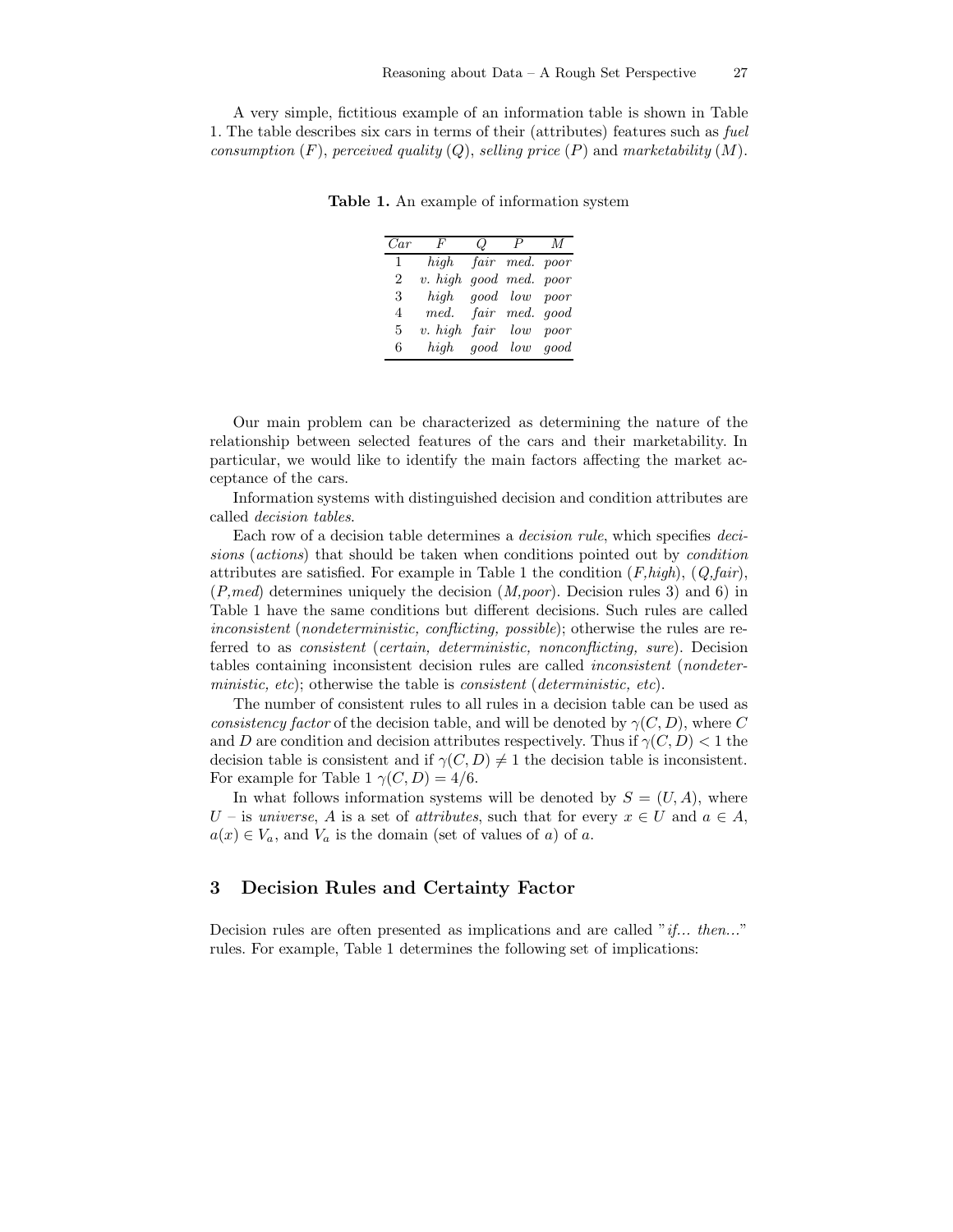- 1) if  $(F, high)$  and  $(Q, fair)$  and  $(P, med)$  then  $(M, poor)$ ,
- 2) if  $(F, v. high)$  and  $(Q, good)$  and  $(P, med)$  then  $(M, poor)$ ,
- 3) if  $(F, high)$  and  $(Q, good)$  and  $(P, low)$  then  $(M, poor)$ ,
- 4) if  $(F,med.)$  and  $(Q,fair)$  and  $(P,med.)$  then  $(M, good),$
- 5) if  $(F, v. high)$  and  $(Q, fair)$  and  $(P, low.)$  then  $(M, poor)$ ,
- 6) if  $(F, high)$  and  $(Q, good)$  and  $(P, low)$  then  $(M, good)$ ,

In general decision rules are implications built up from elementary formulas (attribute name, attribute value) and combined together by means of propositional connectives "and", "or" and "implication" in a usual way.

Let  $\Phi$  and  $\Psi$  be logical formulas representing conditions and decisions, respectively and let  $\Phi \to \Psi$  be a decision rule, where  $\Phi_S$  denote the meaning of  $\Phi$ in the system S, i.e., the set of all objects satisfying  $\Phi$  in S, defined in a usual way.

With every decision rule  $\Phi \to \Psi$  we associate a number, called a *certainty* factor of the rule, and defined as

$$
\mu_S(\varPhi,\varPsi)=\frac{|\varPhi_S\cap\varPsi_S|}{|\varPhi_S|},
$$

where  $|\Phi|$  denotes the cardinality of  $\Phi$ . Of course  $0 \leq \mu_S(\Phi, \Psi) \leq 1$ ; if the rule  $\Phi \to \Psi$  is consistent then  $\mu_S(\Phi, \Psi) = 1$ , and for inconsistent rules  $\mu_S(\Phi, \Psi) < 1$ . For example, the certainty factor for decision rule 2) is 1, and for decision rule 3) is 0.5.

The certainty factor can be interpreted as a conditional probability of a decision  $\Psi$  given the probability of the condition  $\Phi$ .

It is worth mentioning that association of conditional probability with implication first was proposed by J. Lukasiewicz in the context of multivalued logic and probabilistic logic [4]. This idea has been pursued by other logicians years after [1]. In the rule based knowledge systems many authors also proposed using conditional probability to characterize certainty of the decision rule [2]. In particular in the rough set approach association of condition probabilities with decision rules have been pursued e.g., in [21, 24, 27].

Now the difference between use of implications in classical logic and in data analysis can be clearly seen, particularly in the rough set framework. Implication in deductive logic is used to draw conclusions from premises, by means of modus ponens rule of inference. In reasoning about data implications are decision rules used to describe patterns in data. Hence, the role of implications in both cases is completely different. Besides, modus ponens is an universal rule of inference valid in any logical system, but decision rules are strictly associated with a specific data and are not valid universally.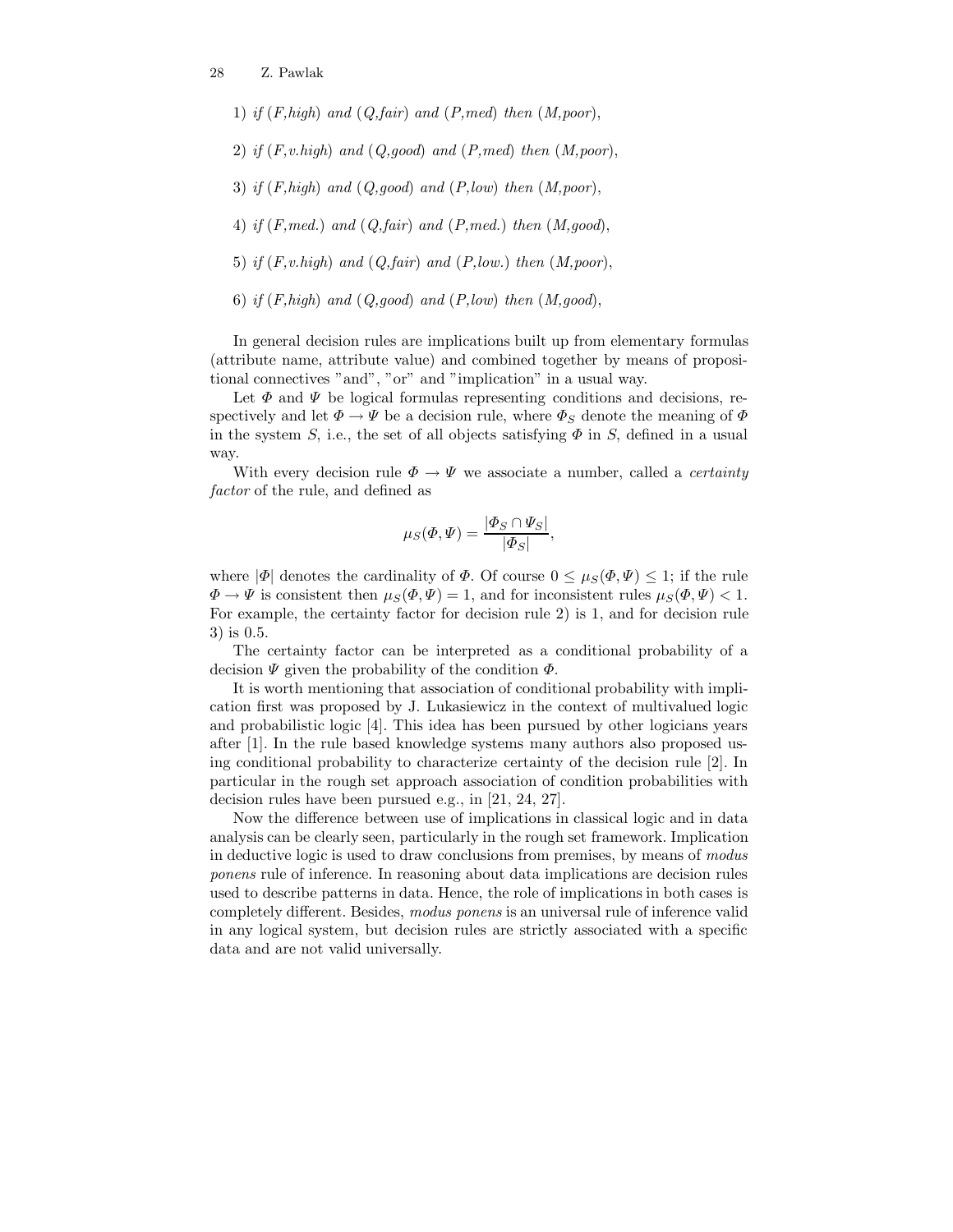However in the rough set approach decision rules can be also exploited in a similar way as *modus ponens* in logic. Let us consider the following formula:

$$
\pi_S(\Psi) = \Sigma(\pi_S(\Phi) \cdot \mu_S(\Phi, \Psi)) = \Sigma \pi_S(\Phi \wedge \Psi) \qquad (*)
$$

where  $\Sigma$  is taken over all conditions  $\Phi$  associated with the decision corresponding to  $\Psi$ , and  $\pi_S(\Phi) = \frac{|\Phi_S|}{|U|}$ .

 $\pi_S(\Phi)$  is a probability that the condition  $\Phi$  is satisfied in S. Thus formula (\*) shows the relationship between the probability of conditions, certainty factor of a decision rule and the probability of decisions.

Hence the formula (\*) allows to compute probability that the decision  $\Psi$  is satisfied in S, in terms of the probability of condition  $\Phi$  and conditional probability of the decision rule  $\Phi \Rightarrow \Psi$ .

This is a kind of analogous structure to modus ponens inference rule and can be treated as its generalization, called *rough modus ponens*  $(RMP)$  [15]. The certainty factor of a decision rule can be seen as generalization of the rough membership function. It can be also understood as a rough inclusion factor in rough mereology [16, 17] or as a degree of truth of the implication associated with the inclusion.

#### **4 Approximations of Sets**

The main problem discussed in the previous section can be also formulated as follows: can we uniquely describe well (poorly) selling cars in terms of their features. Of course, as before, this question cannot be answered uniquely, since cars 3 and 6 have the same features but car 3 sells poorly whereas car 6 sells well, hence we are unable to give unique description of cars selling well or poorly.

But one can observe that in view of the available information we can state that cars 1, 2 and 5 surely belong to the set of cars which are selling poorly, whereas cars 1, 2, 3, 5 and 6 *possibly* belong, to the set of cars selling poorly, i.e. cannot be excluded as cars selling poorly. Similarly car 4 surely belongs to well selling cars, whereas cars 3, 4 and 6 possible belong to well selling cars. Hence, because we are unable to give an unique characteristic of cars selling well (poorly), instead we propose to use of two sets, called the lower and the upper approximation of the set of well (poorly) selling cars.

Now, let us formulate the problem more precisely.

Any subset B of A determines a binary relation  $I_B$  on U, which will be called an *indiscernibility relation*, and is defined as follows:  $xI_{B}y$  if and only if  $a(x) = a(y)$  for every  $a \in B$ , where  $a(x)$  denotes the value of attribute a for element x. Obviously  $I_B$  is an equivalence relation. The family of all equivalence classes of  $I_B$ , i.e., the partition determined by B, will be denoted by  $U/I_B$ , or simply  $U/B$ ; an equivalence class of  $I_B$ , i.e., the block of the partition  $U/B$ , containing x will be denoted by  $B(x)$ .

If  $(x, y)$  belongs to  $I_B$  we will say that x and y are B-indiscernible. Equivalence classes of the relation  $I_B$  (or blocks of the partition  $U/B$ ) are referred to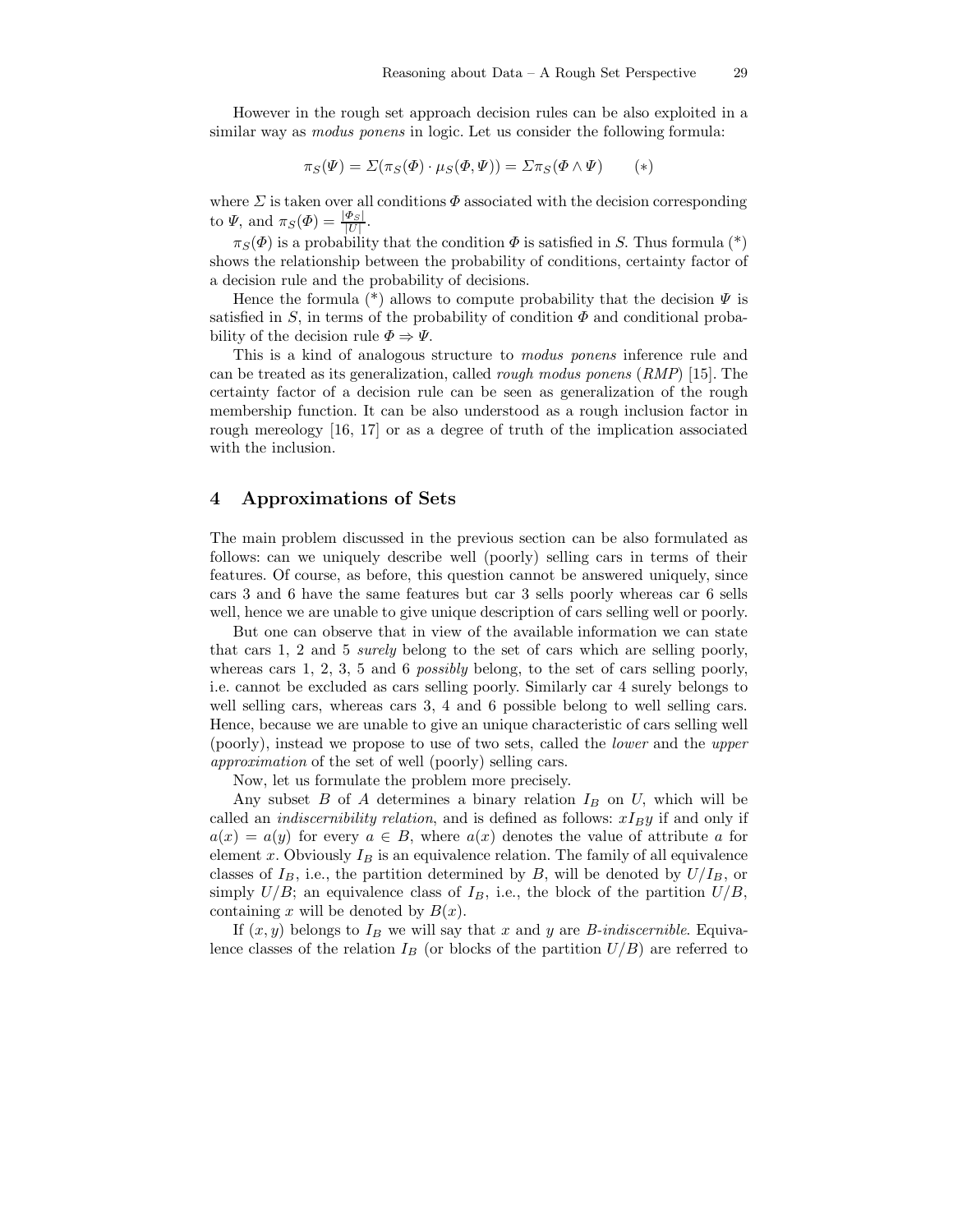as B-elementary concepts or B-granules. As mentioned previously in the rough set approach the elementary concepts are the basic building blocks (concepts) of our knowledge about reality.

The indiscernibility relation will be used next to define basic concepts of rough set theory. Let us define now the following two operations on sets

$$
B_*(X) = \{x \in U : B(x) \subseteq X\},\
$$
  

$$
B^*(X) = \{x \in U : B(x) \cap X \neq \emptyset\},\
$$

assigning to every subset X of the universe U two sets  $B_*(X)$  and  $B^*(X)$  called the B-lower and the B-upper approximation of X, respectively. The set

$$
BN_B(X) = B^*(X) - B_*(X)
$$

will be referred to as the *B-boundary* region of X. If the boundary region of X is the empty set, i.e.,  $BN_B(X) = \emptyset$ , then the set X is *crisp* (exact) with respect to B; in the opposite case, i.e., if  $BN_B(X) \neq \emptyset$ , the set X is referred to as rough (*inexact*) with respect to  $B$ .

For example, the lower approximation of the set  $\{1,2,3,5\}$ , of poorly selling cars, is the set  $\{1,2,5\}$ , whereas the upper approximation of poorly selling cars is the set  $\{1,2,3,5,6\}$ . The boundary region is the set  $\{3,6\}$ . That means that cars 1, 2 and 5 can be surely classified, in terms of their features, as poorly selling cars, while cars 3 and 6 cannot be characterized, by means of available data, as selling poorly or not. Rough sets can be also defined using a rough membership function, defined as

$$
\mu_X^B(x) = \frac{|X \cap B(x)|}{|B(x)|}
$$
, and  $\mu_X^B(x) \in [0, 1]$ .

Value of the membership function  $\mu_X(x)$  is kind of conditional probability, and can be interpreted as a degree of *certainty* to which x belongs to X (or  $1-\mu_X(x)$ , as a degree of uncertainty).

For example, car 1 belongs to the set  $\{1,2,3,5\}$  of cars selling poorly with the conditional probability 1, whereas car 3 belongs to the set with conditional probability 0.5.

# **5 Dependency of Attributes**

Our main problem can be rephrased as whether there is a functional dependency between the attribute M and attributes  $F, Q$  and P. In other words we are asking whether the value of the decision attribute is determined uniquely by the values of the condition attributes. It is easily seen that this is not the case for the example since cars 3 and 6 have the same values of condition attributes but different value of decision attribute. The consistency factor  $\gamma(C, D)$  can be also interpreted as a *degree of dependency* between  $C$  and  $D$ . We will say that  $D$ depends on C in a degree k  $(0 \le k \le 1)$ , denoted  $C \Rightarrow_k D$ , if  $k = \gamma(C, D)$ .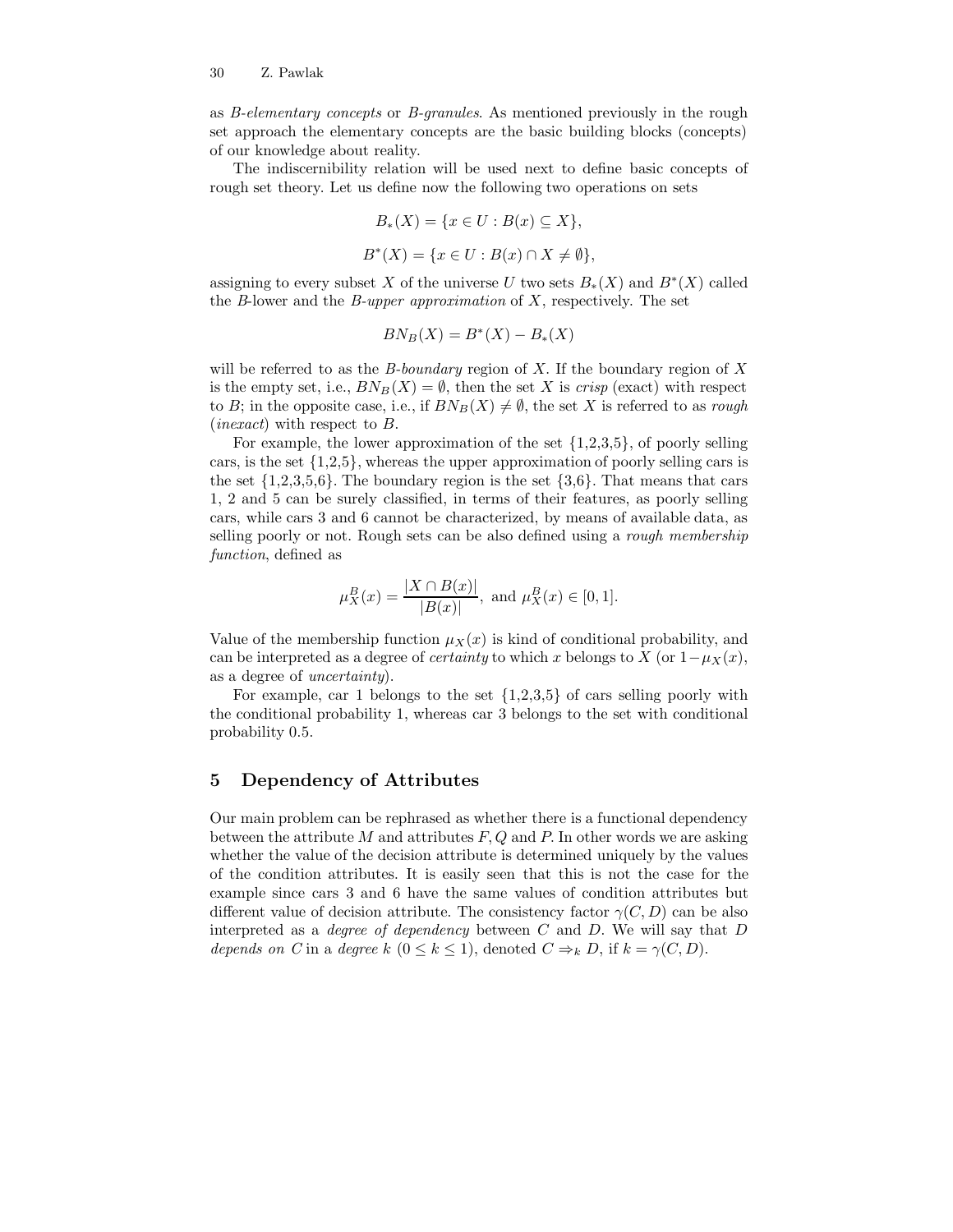If  $k = 1$  we say that D depends totally on C, and if  $k < 1$ , we say that D depends partially (in a degree  $k$ ) on  $C$ .

For example, for dependency  $\{F, P, Q\} \Rightarrow \{M\}$  we get  $k = 4/6 = 2/3$ .

Dependency of attributes can be also defined using approximations as shown below.

We will say that D depends on C in a degree  $k(0 \leq k \leq 1)$ , denoted  $C \Rightarrow_k D$ , if

$$
k = \gamma(C, D) = \frac{|POS_C(D)|}{|U|}, \text{ where } POS_C(D) = \bigcup_{X \in U/D} C_*(X),
$$

called a *positive region* of the partition  $U/D$  with respect to C, is the set of all elements of U that can be uniquely classified to blocks of the partition  $U/D$ , by means of C. Obviously

$$
\gamma(C,D) = \sum_{X \in U/D} \frac{|C_*(X)|}{|U|}.
$$

If  $k = 1$  we say that D depends totally on C, and if  $k < 1$ , we say that D depends partially (in a degree k) on  $C$ .

The coefficient  $k$  expresses the ratio of all elements of the universe, which can be properly classified to block of the partition  $U/D$ , employing attributes C.

### **6 Reduction of Attributes**

We often face a question whether we can remove some data from a data table preserving its basic properties, that is – whether a table contains some superfluous data. This can be formulated as follows.

Let  $C, D \subseteq A$ , be sets of condition and decision attributes, respectively. We will say that  $C' \subseteq C$  is a *D-reduct* (reduct with *respect* to *D*) of *C*, if *C'* is a minimal subset of  $C$  such that

$$
\gamma(C, D) = \gamma(C', D).
$$

Thus reduct enables us to make decisions employing minimal number of conditions.

For example, for Table 1 we have two reducts  $F, Q$  and  $F, P$ . It means that instead of Table 1 we can use either Table 2 or Table 3, shown below.

These simplifications yield to the following sets of decision rules. For Table 2 we get

- 1) if  $(F, high)$  and  $(Q, fair)$  then  $(M, poor)$ ,
- 2) if  $(F, v. high)$  and  $(Q, good)$  then  $(M, poor)$ ,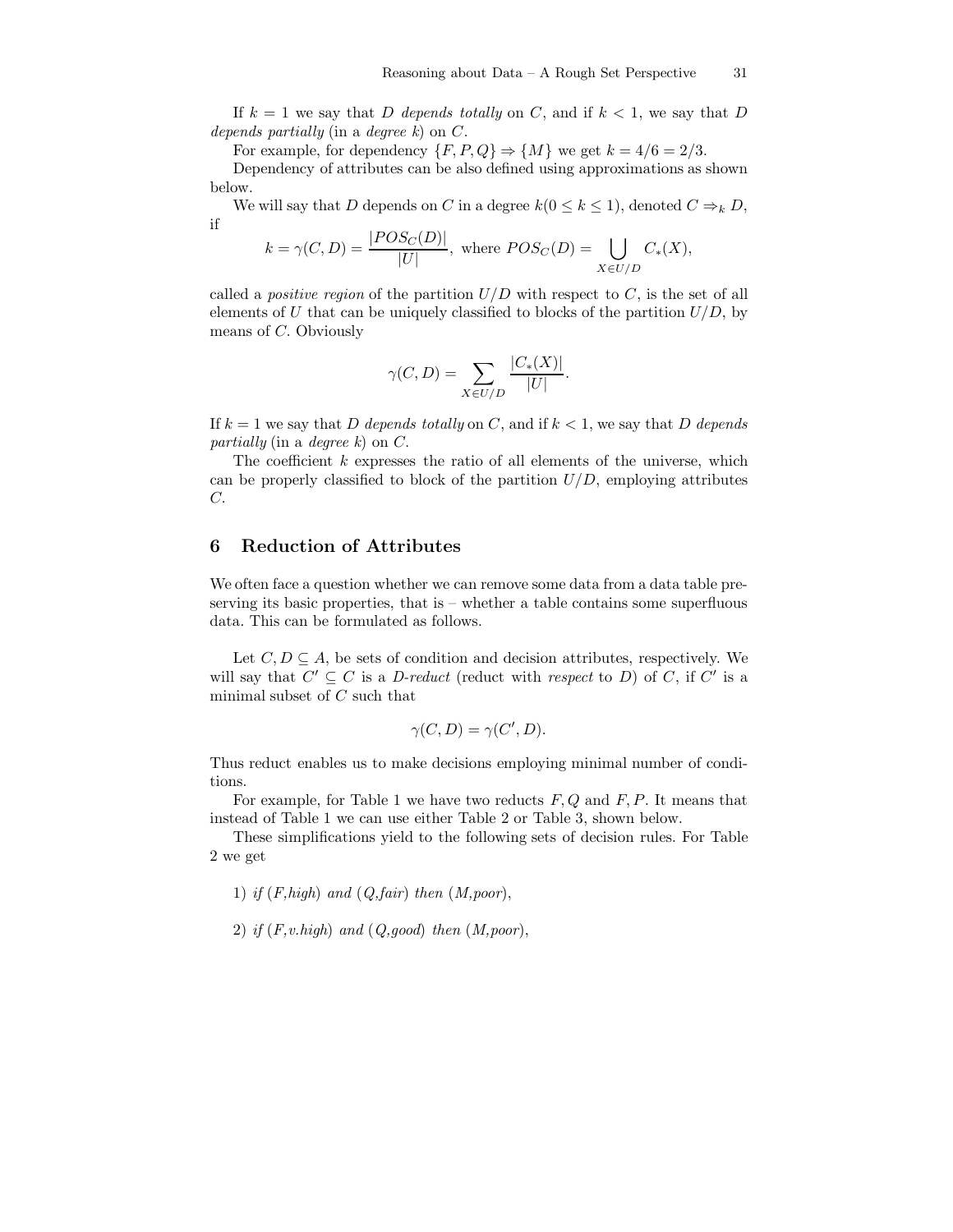**Table 2.** Reduced information system **Table 3.** Another reduced information system

| Car | F              | $Q_{-}$   | М                |
|-----|----------------|-----------|------------------|
| 1   | high           | fair poor |                  |
| 2   | $v.$ high      |           | qood poor        |
| 3   | high           |           | <i>good</i> poor |
| 4   | med. fair good |           |                  |
| 5   | $v.$ high      |           | fair poor        |
| 6   | high           |           | qood qood        |

| Car            | F         | P         | M    |
|----------------|-----------|-----------|------|
| 1              | high      | med. poor |      |
| 2              | $v.$ high | med. poor |      |
| з              | high      | low poor  |      |
| $\overline{4}$ | med. med. |           | good |
| 5              | $v.$ high | $_{low}$  | poor |
| 6              | high      | low       | good |

- 3) if  $(F, high)$  and  $(Q, good)$  then  $(M, poor)$ ,
- 4) if  $(F,med.)$  and  $(Q,fair)$  then  $(M, good)$ ,
- 5) if  $(F, v. high)$  and  $(Q, fair)$  then  $(M, poor)$ ,
- 6) if  $(F, high)$  and  $(Q, good)$  then  $(M, good)$ ,

and for Table 3 we have

7) if  $(F, high)$  and  $(P, med)$  then  $(M, poor)$ ,

8) if  $(F, v. high)$  and  $(P, med.)$  then  $(M, poor)$ ,

9) if  $(F, high)$  and  $(P, low)$  then  $(M, poor)$ ,

10) if  $(F,med.)$  and  $(P,med.)$  then  $(M,good),$ 

- 11) if  $(F, v. high)$  and  $(P, low.)$  then  $(M, poor)$ ,
- 12) if  $(F, high)$  and  $(P,low)$  then  $(M, good)$ .

Hence, employing the notion of the reduct we can simplify the set of decision rules.

# **7 Conclusions**

Using rough sets to reason about data hinges on three basic concepts of rough set theory: approximations, decision rules and dependencies. All these three notions are strictly connected and are used to express our imprecise knowledge about reality, represented by data obtained from measurements, observations or from knowledgeable expert.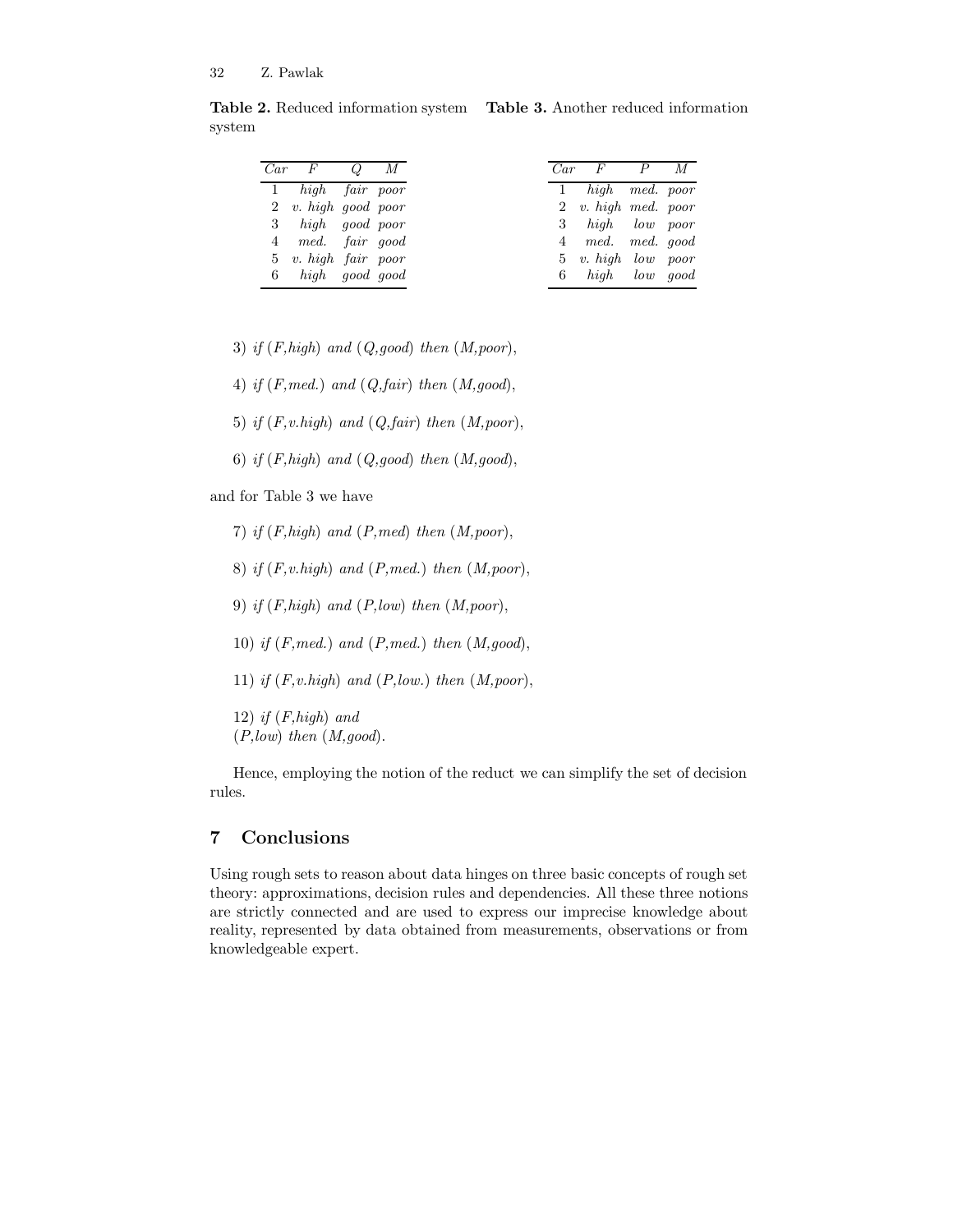The rough set approach to reasoning about data bridges to some extent the deductive and inductive way of reasoning. Decision rules in this approach can be understood as implications, whose degree of truth is expressed by the certainty factor. Consequently, this leads to generalization of the modus ponens inference rule, which in the rough set framework has a probabilistic flavor. It is interesting that the certainty factor of a decision rule is closely related to the rough membership function and to rough inclusion of sets, basic concept of rough mereology.

### **8 Acknowledgments**

Thanks are due to Prof. Andrzej Skowron and Dr. Marzena Kryszkiewicz for critical remarks.

## **References**

- 1. Adams, E. W.: The logic of Conditionals, An Application of Probability to Deductive Logic. D. Reidel Publishing Company, Dordrecht, Boston (1975)
- 2. Bandler, W. Kohout, L.: Fuzzy power sets and fuzzy implication operators. Fuzzy Sets and Systems **4** (1980) 183–190
- 3. Banerjee, M., Chakraborty, M.K.: Rough logics: A survay with further directions. In: E. Orłowska (ed.): Incomplete information: Rough set analysis. Physica– Verlag, Heidelberg (1997) 579–600
- 4. Borkowski, L. (ed.): Jan Lukasiewicz Selected Works. North Holland Publishing Company, Amsterdam, London, Polish Scientific Publishers, Warszawa (1970)
- 5. Dempster, A. P.: Upper and lower probabilities induced by induced by the multiplevalued mapping. Ann. Math. Statistics **38** (1967) 325–339
- 6. Demri, S., Or lowska, E.: Logical analysis of indiscernibility. Institute of Computer Science, Warsaw University of Technology, ICS Research Report **11/96** (1996); see also: E. Orłowska (ed.): Incomplete information: Rough set analysis. Physica-Verlag, Heidelberg (1997) 347–380
- 7. Gabbay, D., Guenthner, F.: Handbook of Philosophical Logic Vol.1, Elements of Classical Logic, Kluwer Academic Publishers, Dordrecht, Boston, London (1983)
- 8. Lukasiewicz, J.: Die logischen Grundlagen der Wahrscheinlichkeitsrechnung. Krakow (1913)
- 9. Magrez, P., Smets, P.: Fuzzy modus ponens: A new model suitable for applications in knowledge-based systems. Information Journal of Intelligent Systems **4** (1975) 181–200
- 10. Orlowska, E.: Modal logics in the theory of information systems. Zeitschrift für Mathematische Logik und Grundlagen der Mathematik **30** (1984) 213–222
- 11. Pagliani, P.: Rough set theory and logic–algebraic structures. In: E. Orlowska (ed.): Incomplete information: Rough set analysis. Physica–Verlag, Heidelberg (1997) 109–190
- 12. Pawlak, Z.: Rough probability. Bull. Polish Acad., Sci. Tech. **33(9-10)** (1985) 499–504
- 13. Pawlak, Z.: Rough set theory and its application to data analysis. Systems and Cybernetics (to appear)